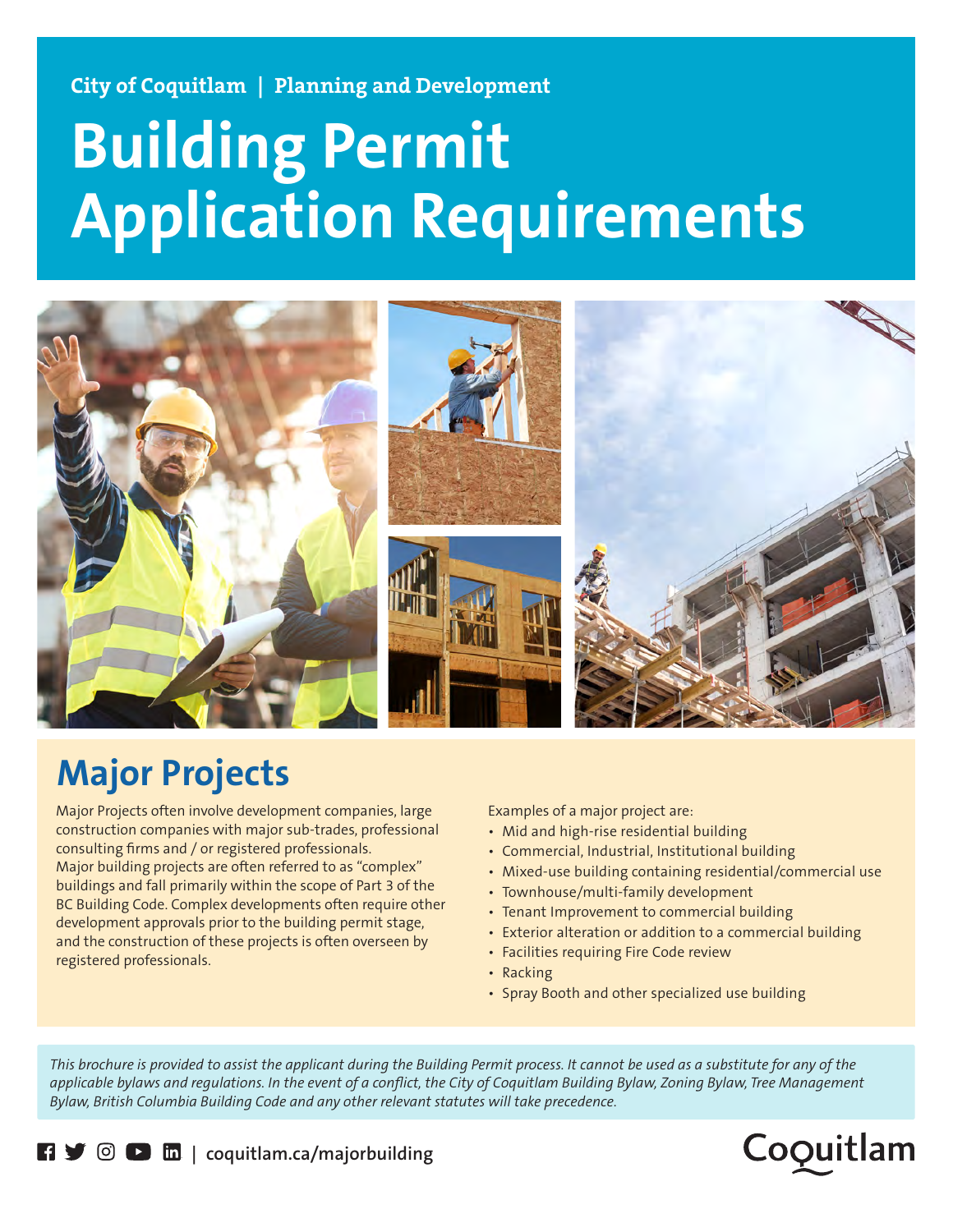# **Application Requirements**

This brochure is intended to assist the applicant in understanding the information necessary for a Building Permit application. Documents submitted in support of a Building Permit application provide the City with assurance that the Owner undertaking a development has understood and will comply with the requirements of the British Columbia Building Code, City Bylaws and other property agreements. With the Owner's cooperation in submitting complete applications, City staff will be able to provide better and faster service. Incomplete or missing information may result in a rejection of the submission, or a delay in the issuance of a permit.

In addition to the description of application requirements outlined in our companion brochure **Building Permits and Inspections,** the following items must be shown on your drawing package.

## **General Drawing Requirements**

- All plans and information submitted must be legible and of suitable quality for scanning.
- Drawings shall be submitted on sheets no larger than 24" x 36".
- Drawing packages shall include site plan, foundation, floor and roof plans, cross sections, elevations, construction details and property servicing details.
- Single line drawings are acceptable for site plans only. All wall systems shall be a double line standard.
- Drawings and surveys will be accepted in Imperial or Metric scale but only one convention may be used throughout the package.
- Drawings must include: designer's name, email address and telephone number; project civic address, north arrow (if applicable), sheet number sequence and scale.
- All drawings shall be in black line. Red is reserved for City notation only.
- Drawings shall not be laminated or contain taped or pasted annotations.
- Annotations must be accompanied by owner/agent initials and be dated (structural changes initialed and dated by Engineer only).



| <b>BASHROOM</b>                                       |                        |
|-------------------------------------------------------|------------------------|
| 13. PA.X<br>6.477<br>٠                                |                        |
| ×<br><b>TANCOM</b>                                    |                        |
| $1.1 - 1.$<br>n.<br><b>STATISTICS</b><br>۰<br>78<br>٠ |                        |
| 1.107<br>11000                                        |                        |
|                                                       |                        |
|                                                       |                        |
|                                                       |                        |
| of real<br><b>Kingdom</b>                             |                        |
| $(4.44 - 1)$<br>promoon<br>44.8<br>70<br>qinina       |                        |
| MINING ROOM<br>$\Rightarrow$                          |                        |
| WD3<br>743<br>UNNO                                    | $rac{1}{4}$            |
| C ROOM<br>$\circ$<br>10<br>HDE                        | woa                    |
| 4603                                                  | $\widehat{W}_{\geq 0}$ |
|                                                       | 20.9<br>m)             |
|                                                       | 5.00<br>x              |
|                                                       |                        |
|                                                       |                        |
|                                                       |                        |

# **Drawing Specifications**

Refer to our document entitled **Building Permit Worksheet** for detailed specifications required on your drawing submission. The following **Specification Bulletins** may also be of assistance:

- Tenant Improvement Drawing Requirements
- Commercial Kitchen Requirements
- Racking Drawing Requirements
- Spray Booth Requirements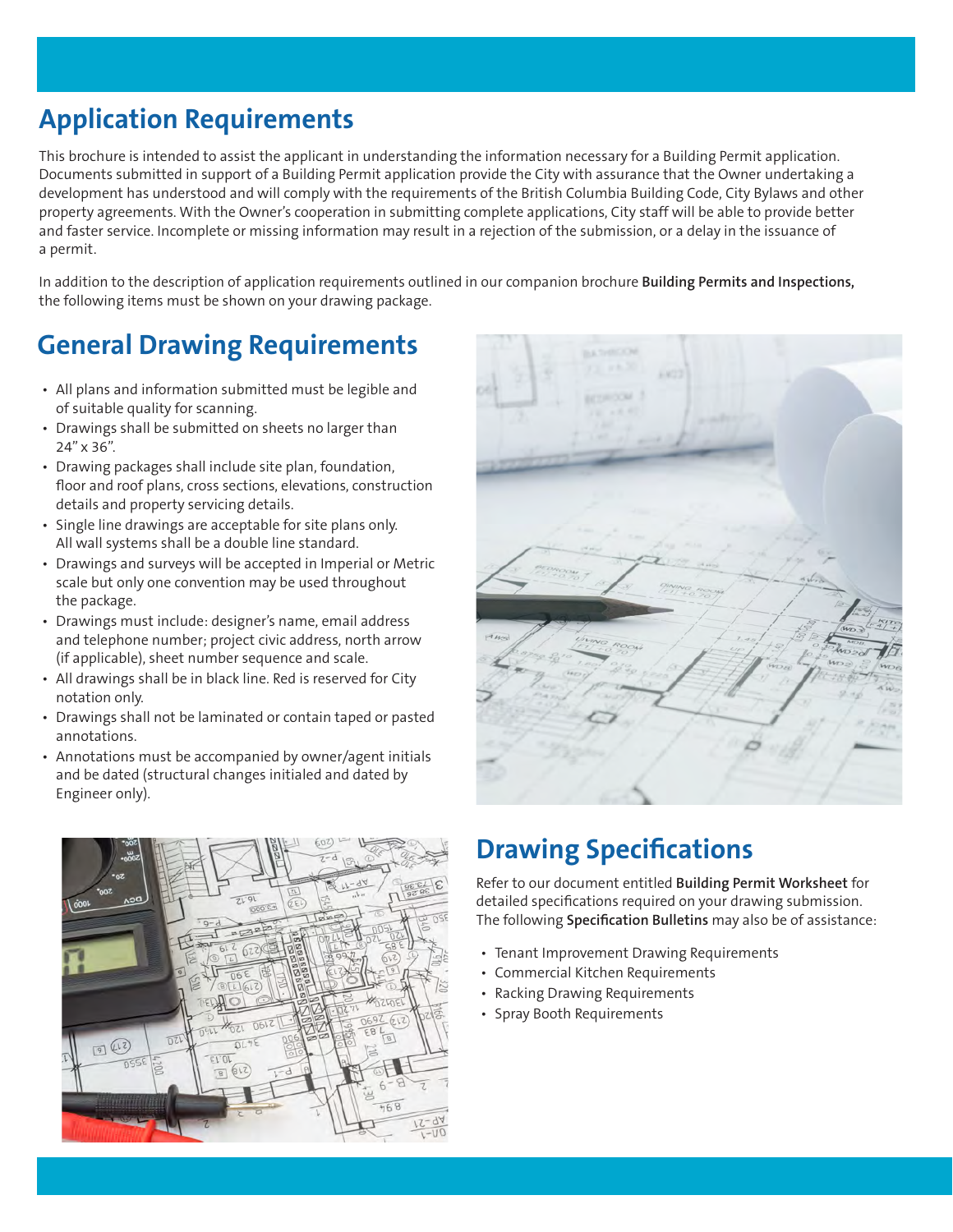# **Major Project Referral System**

Major Projects are deemed complex and usually involve prior approvals from City Council. Before a **Building Permit Application** can be received, one or all of the following **Development Planning** approvals will be necessary:

- Official Community Plan Amendment
- Rezoning Amendment
- Development Permit
- Development Variance Permit
- Subdivision Approval
- Off-Site Servicing and Civil Works Agreements
- Housing Affordability Agreement
- Heritage Restoration Agreement

Once a **Building Permit Application** has been pre-screened and has met all the requirements of the **Permit Checklist**, it will be accepted and date stamped for processing. The assigned **File Manager** will arrange to have drawing sets distributed to the various internal **departments for review of their areas of expertise**. A building permit will be issued when all departments have completed their reviews and have granted approval.



The processing time required for a Building Permit will greatly depend on the completion of other departmental reviews. The City requires that all legal agreements, off-site servicing plans and securities and housing agreements be completed prior to adoption of the Development Permit. A Building Permit application may be refused if these components have not been completed.If you have any questions about these approval processes, contact he Building Permits Division at 604 927 3441 or visit the Development Planning Counter at City Hall.